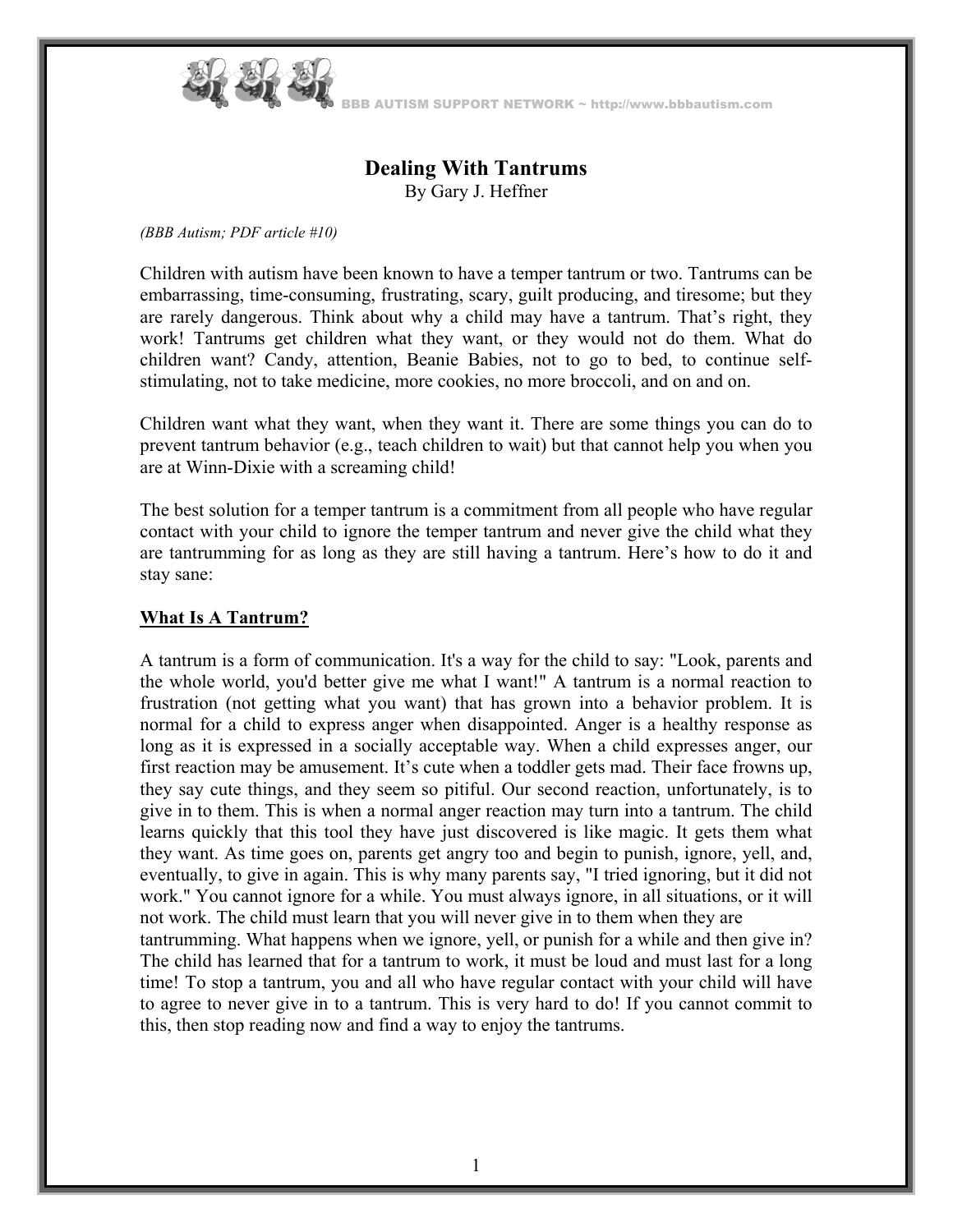

BBB AUTISM SUPPORT NETWORK ~ http://www.bbbautism.com

## **Planned Ignoring**:

Planned ignoring is a strategy to deal with behaviors that thrive on attention. It is not to be used when the tantrum causes harm to the child, others, or property. To ignore the child harming self, others, or property would be teaching a behavior that is much worse than a tantrum. If your child is harming self, others, or property, ask the professionals working with you for another strategy. Here's how to implement planned ignoring for tantrums:

- 1. Everyone who has regular contact with your child must agree to use this approach for each and every tantrum. If your child can understand you, when he is calm, tell your child that you will have no more tantrums (use words he understands) and that you will not give him what he wants as long as he is having a tantrum.
- 2. Whenever and wherever a tantrum occurs, it must be completely ignored. This means no positive or negative attention. The tantrum should be treated as if it did not exist and that it will change nothing for the good or bad in your child's life. Do not look at your child (except out of the corner of your eye to assure your child's safety). Do not talk to your child, correct your child, yell at your child, reason with your child, comment on the tantrum, or explain your actions to your child. Do not touch your child (except to protect her from harming self, others, or property). Step over your child if you have to. No hugs, spankings, pats, squeezes, etc. Do not give your child anything to distract her, especially the item she is tantrumming for.
- 3. Give lavish praise to other children for their *appropriate behavior*. Do not talk to others in the room about the child's tantrum. Talk to other adults about the news, sports, or weather. Focus on the other children or people in the room and what they are doing right. Also, do not ignore good behavior when it occurs at other times. When you see your child behaving well, sitting quietly, tell them so: *"I like how you are sitting so quietly!*" This will let the child know that you pay attention to good behavior, not bad.
- 4. If alone, busy yourself with other activities. Read a book, call a friend (this may be a good idea as long as the friend will support you in your new, tough-love stance with your child - but do not call anyone who will convince you to give in), listen to music, watch television, sweep the floor, anything to distract you from paying attention to your child's tantrum.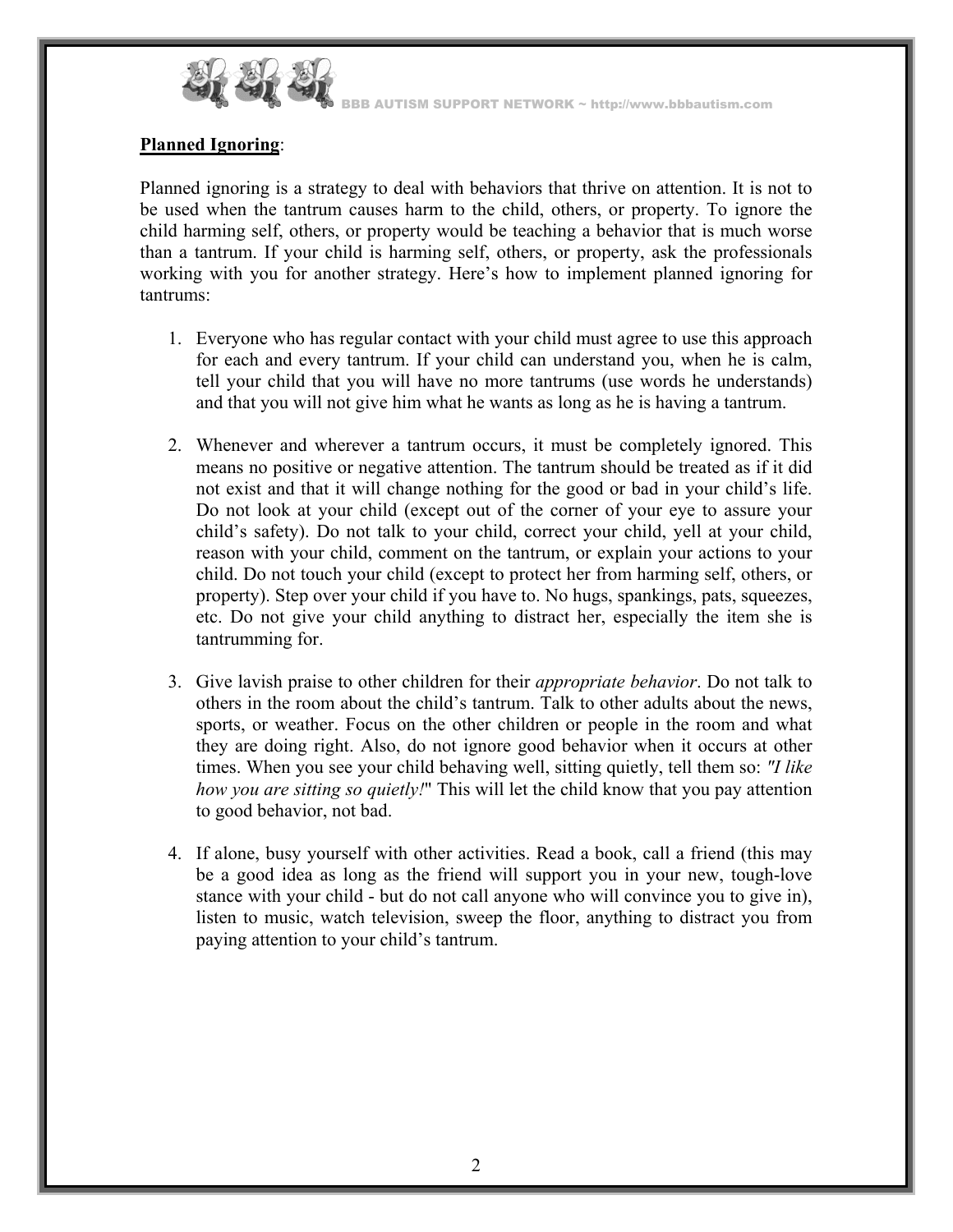

BBB AUTISM SUPPORT NETWORK ~ http://www.bbbautism.com

5. When the tantrum stops (in the beginning, this may take a long time), wait a few moments, and then praise your child for the next appropriate behavior. Do not discuss the tantrum and do not give your child the item or privilege he was tantrumming for until 30 minutes have passed. At that time it is appropriate to say: "Now ask me again for a cookie (or the item that set the tantrum off - if it is appropriate to have at that time)." Praise the child for appropriate asking and give the item, if appropriate.

## **When To Intervene**:

If your child begins to hurt himself, others, or property during a tantrum, you must intervene. If your child is trying to hurt others, remove the others from his reach and give the others your full attention. Do not talk to your child while intervening. Continue to ignore the tantrum. If your child is hurting himself, remove any items that may harm your child or move your child to a safer place. Do not talk to your child and use only the amount of physical contact necessary to assure your child's safety. Make all your actions appear to be matter-of-fact. Treat the tantrum with as little attention as possible. Not unlike the way you deal with an unpleasant noise from outside which you have no control over.

If your child was in the middle of completing a task for you when the tantrum began, ignore the tantrum but make sure the child completes the task, even if it means handover-hand help. For example, if you asked your child to pick up the toys and then the tantrum began, do not allow the tantrum to get the child out of the chore. Without talking to the child, help him or her pick up the toys and put them away. When the task is finished, walk away without praising your child, unless the tantrum stopped.

# **Getting Help**:

Talk with supportive people who understand what you are doing with your child. Hopefully, you have a spouse, minister, friend, family member, and/or professional to share your progress with. This will help keep you on track and will help you deal with the strange looks you will get from people in the community who do not understand what you are doing to your child. Have someone else observe your ignoring to make sure you are not providing some attention to your child. Stick to the planned ignoring for at least one month before thinking about changing tactics. Behaviors that have been around for a long time will take longer to extinguish. If the tantrum behavior occurs again after it has stopped, apply the planned ignoring all over again. Your child must get the idea that tantrums do not help them or hurt them, they just get ignored!

Lastly, children with autism often communicate through their behavior. That may well be what is going on in a tantrum. You may acknowledge that you understand that the child is trying to tell you something but "you must use your words." As long as the child is not tantrumming, give praise when the child uses his words. Also, make sure you listen, don't